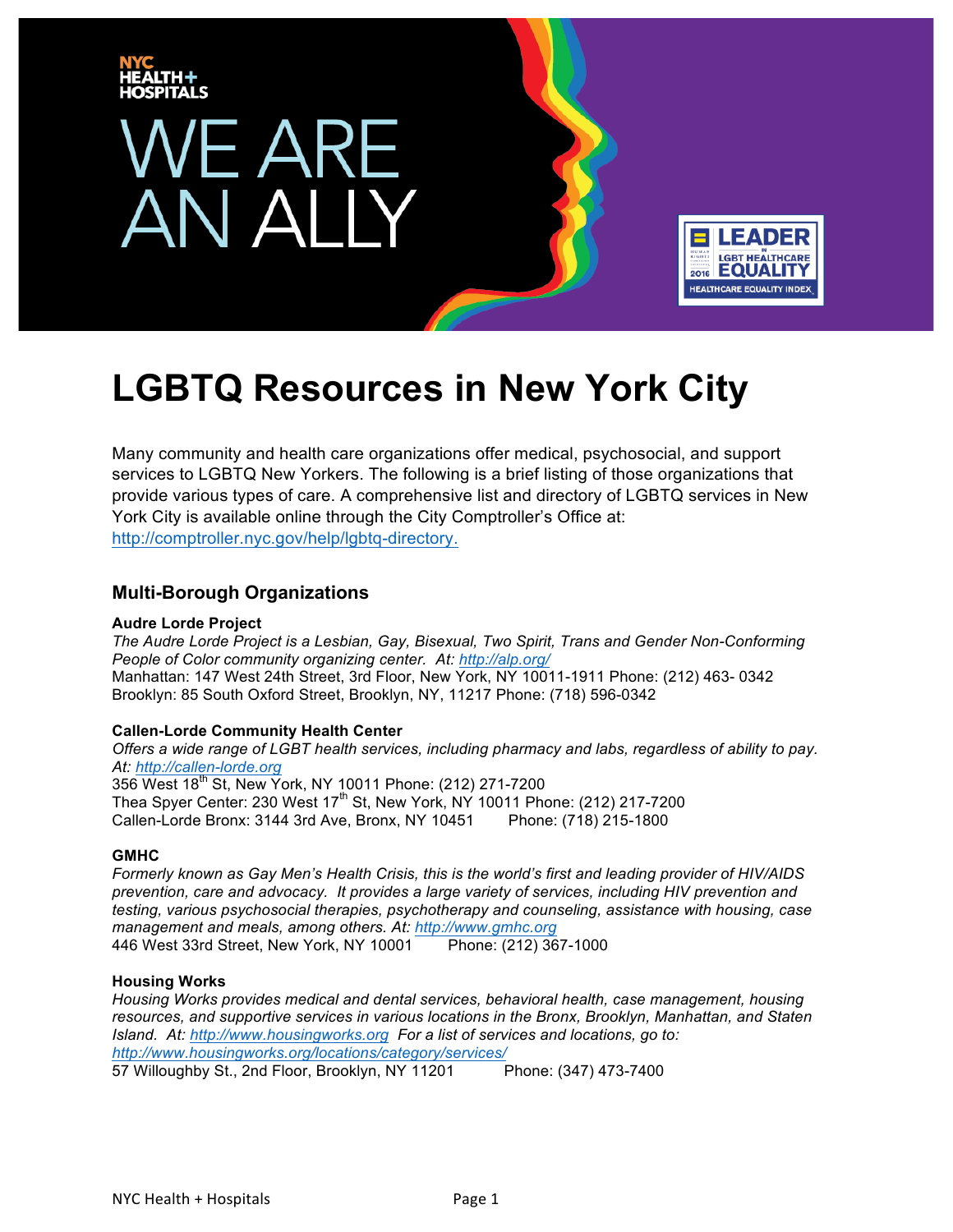

# **Lesbian, Gay, Bisexual and Transgender Community Center (The "Center")**

*Offers the city's LGBTQ communities health and wellness programs; arts, entertainment and cultural events; recovery, wellness, parenthood and family support service. At: https://gaycenter.org*  208 W 13 St., New York, NY 10011 Phone: (212) 620-7310

# **New York Legal Assistance Group (NYLAG)**

*The LGBTQ Law Project provides high-quality, free legal services in a wide variety of civil legal matters impacting the LGBTQ community, including employment, housing, public benefits, shelter access, name changes, gender marker changes, family law and life planning. For LGBTQ law clinics, go to http://nylag.org/units/lgbt-law/community-clinics for locations and days.* 7 Hanover Square, 18<sup>th</sup> floor, New York, NY 10004 Phone: (212) 613-5000

# **SAGE**

*SAGE Centers offer a number of social activities and programs for LGBT older people throughout New York City. At: http://www.sageusa.org/nyc/ww.sageusa.org/nyc/*

Midtown Manhattan: 305 Seventh Avenue, 15th Floor, New York, NY 10001 Phone: (646) 576-8669 Harlem in Manhattan: Oberia D. Dempsey Multi-Service Center, 127 West 127th Street, New York, NY 10027 Phone: (646) 660-8954

Bronx: Union Community Health Center, 260 East 188th Street, Bronx, NY 10458 Phone: (718) 960-3354 Brooklyn: GRIOT Circle, Inc., 25 Flatbush Avenue, 5th Floor, Brooklyn, NY 11217 Phone: 718-246-2775 Staten Island: Pride Center of Staten Island, 25 Victory Boulevard, 3rd Floor, Staten Island, NY 10301 Phone: (718) 808-1360

# **Sylvia Rivera Law Project**

*The Sylvia Rivera Law Project (SRLP) works to guarantee that all people are free to self-determine their gender identity and expression, regardless of income or race, and without facing harassment, discrimination, or violence. At: http://srlp.org*  147 W 24th St, 5th Floor, New York, NY 10011 Phone: (212) 337-8550

# **The Trevor Project**

*The Trevor Project, based in California, is the leading national organization providing crisis intervention and suicide prevention services to lesbian, gay, bisexual, transgender, and questioning youth ages 13-24.* 24/7 Helpline: (866) 488-7386 New York Office Phone: (212) 695-8650

# **Bronx**

# **Bronx LGBTQ Community Services Center**

*An LGBTQ services organization for residents of the Bronx and neighboring communities. At: http://blog.bronxlgbtqcenter.org*  Phone: 347-954-9056

# **Community Kinship Life**

*The mission of CK Life is to provide the Transgender community with the tools needed to achieve their personal goals while having a sense of community and kinship. At: http://www.cklife.org*  1276 Fulton Ave. Bronx, NY 10456 Phones: (347) 881-7005, (347) 866-9002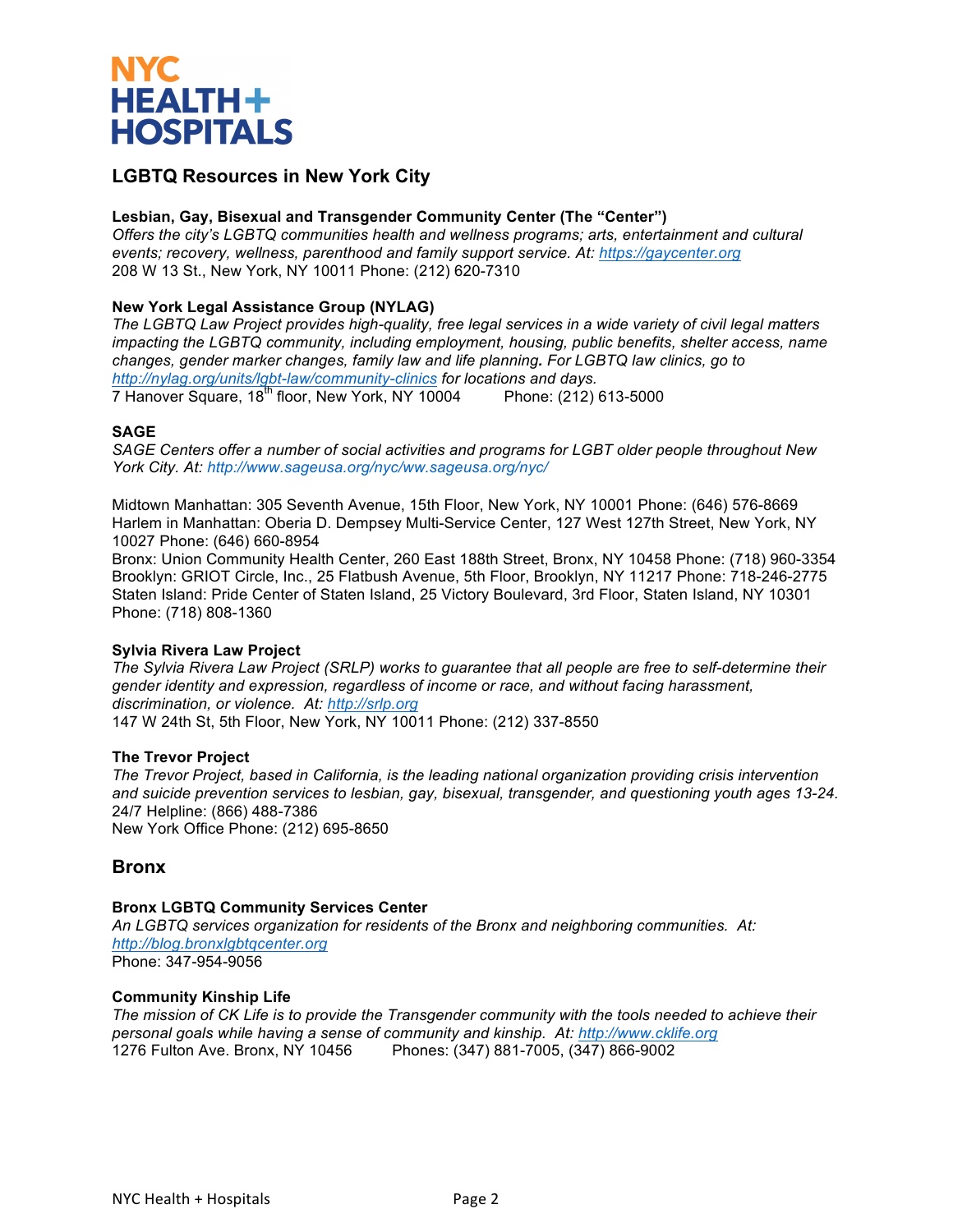

# **Destination Tomorrow**

*Destination Tomorrow is a grassroots agency located in the South Bronx that provides services to and for the LGBTQ community. Affiliated with Bronx Trans Collective. At: http://destinationtomorrow.org*  890 Garrison Ave., Bronx, NY 10474 Phone: (646) 723-3325

# **Brooklyn**

# **Brooklyn Community Pride Center**

*Provides support and services to the borough's LGBT+ community through original programming and partnerships with existing organizations. At: http://lgbtbrooklyn.org/*  4 MetroTech Center, Brooklyn, NY 11201 Phone: (347) 889-7719

#### **HEAT: Health Education & Alternatives for Teens**

*The Infini-T program provides access to high quality, comprehensive, age- and developmentallyappropriate, culturally competent, and effective HIV and transgender healthcare services for young transgender women.* 260 Parkside Ave., Room 308, Brooklyn, NY 11226 Phone: (718) 467-4446

#### **GRIOT Circle Senior Program**

*Advocacy and service organization committed to the dignity, well-being, and quality of life of LGBTQ people of color as they age. At: http://www.griotcircle.org/*  25 Flatbush Avenue, 5th Floor, Brooklyn, NY 11217 Phone: (718) 246-2775

# **Rainbow Heights Club**

*Services for LGBTQ persons with behavioral health issues and others. At: http://www.rainbowheights.org.* 25 Flatbush Avenue, Fourth Floor, Brooklyn, NY 11217 Phone: (718) 852-2584

# **Manhattan**

# **APICHA Community Health Center**

*Provides affordable community health care for underserved or "otherized" people living in the New York City boroughs and on the lower east side of Manhattan. At: https://apicha.org*  400 Broadway, New York, NY 10013 Phone: (866) 274-2429

#### **FIERCE NYC**

*Membership-based organization building the leadership and power of lesbian, gay, bisexual, transgender, and queer (LGBTQ) youth of color in New York City. At: http://www.fiercenyc.org*  147 W 24th St., New York, NY 10011 Phone: (646) 336-6789

#### **GMHC**

*Formerly known as Gay Men's Health Crisis, this is the world's first and leading provider of HIV/AIDS prevention, care and advocacy. It provides a large variety of services, including HIV prevention and testing, various psychosocial therapies, psychotherapy and counseling, assistance with housing, case management and meals, among others. At: http://www.gmhc.org* 446 West 33rd Street, New York, NY 10001 Phone: (212) 367-1000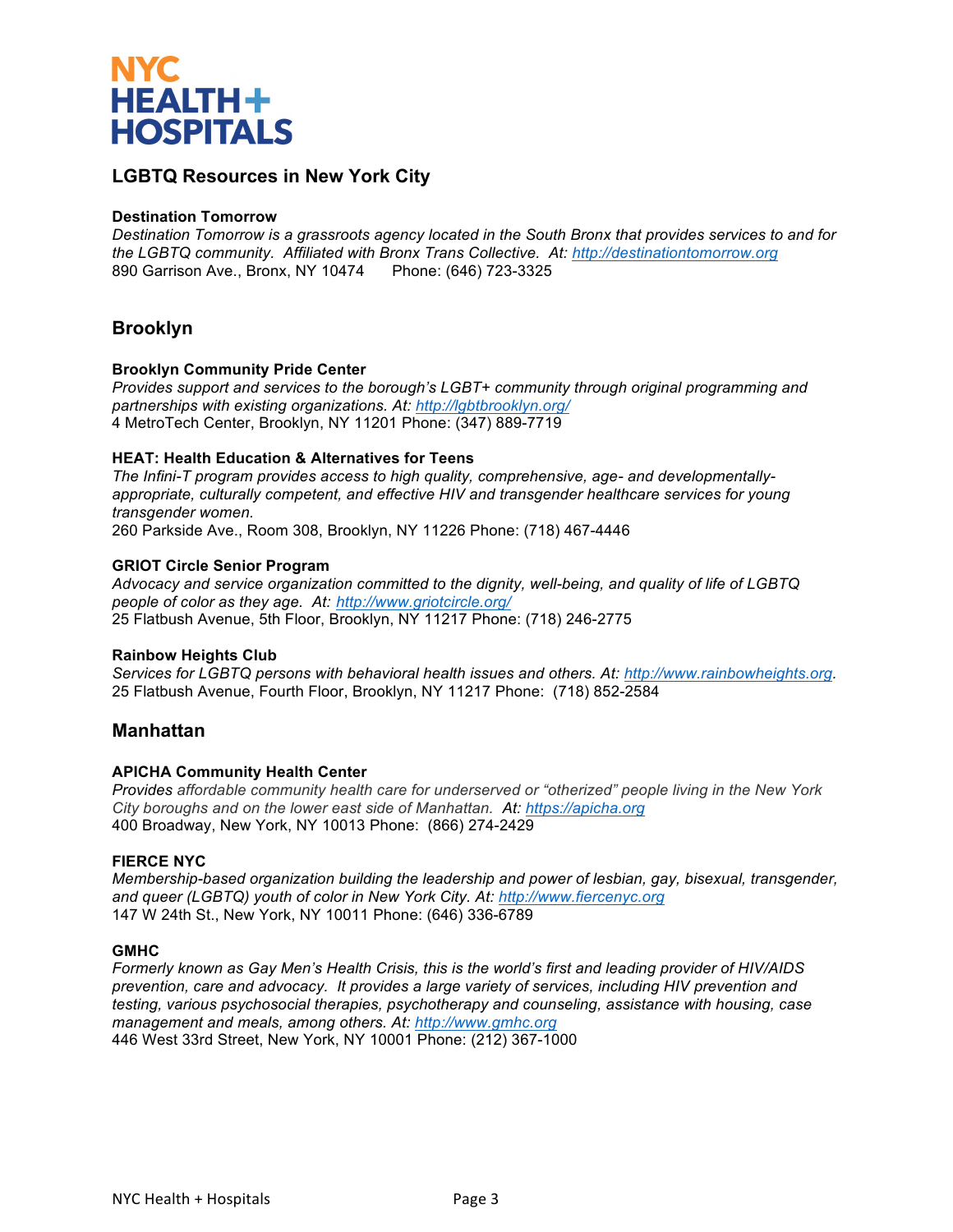

# **Harlem Pride**

*Advocates for, educates, promotes, and unites Harlem's Same Gender Loving/LGBT individuals, organizations and supporters. At: https://harlempride.org* 42 Macombs Place, New York, NY 10039 Phone: (347) 846-0362

#### **IHI Therapy Center**

*IHI Therapy is a non-profit psychotherapy and training center dedicated to fostering personal growth free of traditional gender, sexual orientation, and cultural biases. Provides psychotherapy in a variety of modalities and a free walk-in clinic. At: http://www.ihitherapy.org* 322 8th Ave, Suite 802, New York, NY 10001 Phone: (212) 243- 2830

#### **Identity House**

*Provides peer counseling, group support, and therapy referrals to members of the LGBTQ community. At: http://identityhouse.org* Phone: (212) 243-8181

#### **Iris House**

*Provides comprehensive services and advocacy for women, families, and underserved populations affected by HIV/AIDS and other health issues. At: http://www.irishouse.org*  2348 Adam Clayton Powell Jr Boulevard, New York, NY 10030 Phone: (646) 548-0100 2271 Second Avenue, New York, NY 10035 Phone: (212) 423-9049

#### **Lesbian, Gay, Bisexual and Transgender Community Center** (The "Center")

*Offers the city's LGBTQ communities health and wellness programs; arts, entertainment and cultural events; recovery, wellness, parenthood and family support service. At: https://gaycenter.org*  208 W 13 St., New York, NY 10011 Phone: (212) 620-7310

# **National LGBT Cancer Project**

*LGBTQ cancer survivor support and advocacy nonprofit organization, with online support. At: http://lgbtcancer.org*  Phone: (212) 673-4920

# **New York Legal Assistance Group (NYLAG)**

*The LGBTQ Law Project provides high-quality, free legal services in a wide variety of civil legal matters impacting the LGBTQ community, including employment, housing, public benefits, shelter access, name changes, gender marker changes, family law and life planning. For LGBTQ law clinics, go to http://nylag.org/units/lgbt-law/community-clinics for locations and days.* 7 Hanover Square, 18<sup>th</sup> floor, New York, NY 10004 Phone: (212) 613-5000

#### **Sylvia Rivera Law Project**

*The Sylvia Rivera Law Project (SRLP) works to guarantee that all people are free to self-determine their gender identity and expression, regardless of income or race, and without facing harassment, discrimination, or violence. At: http://srlp.org*  147 W 24th St, 5th Floor, New York, NY 10011 Phone: (212) 337-8550

#### **The Door**

*In addition to health, legal, education, counseling and career services, The Door provides a wide range of programs and services geared towards LGBTQ members. At: http://www.door.org* 555 Broome St., New York, NY 10013 Phone: (212) 941-9090